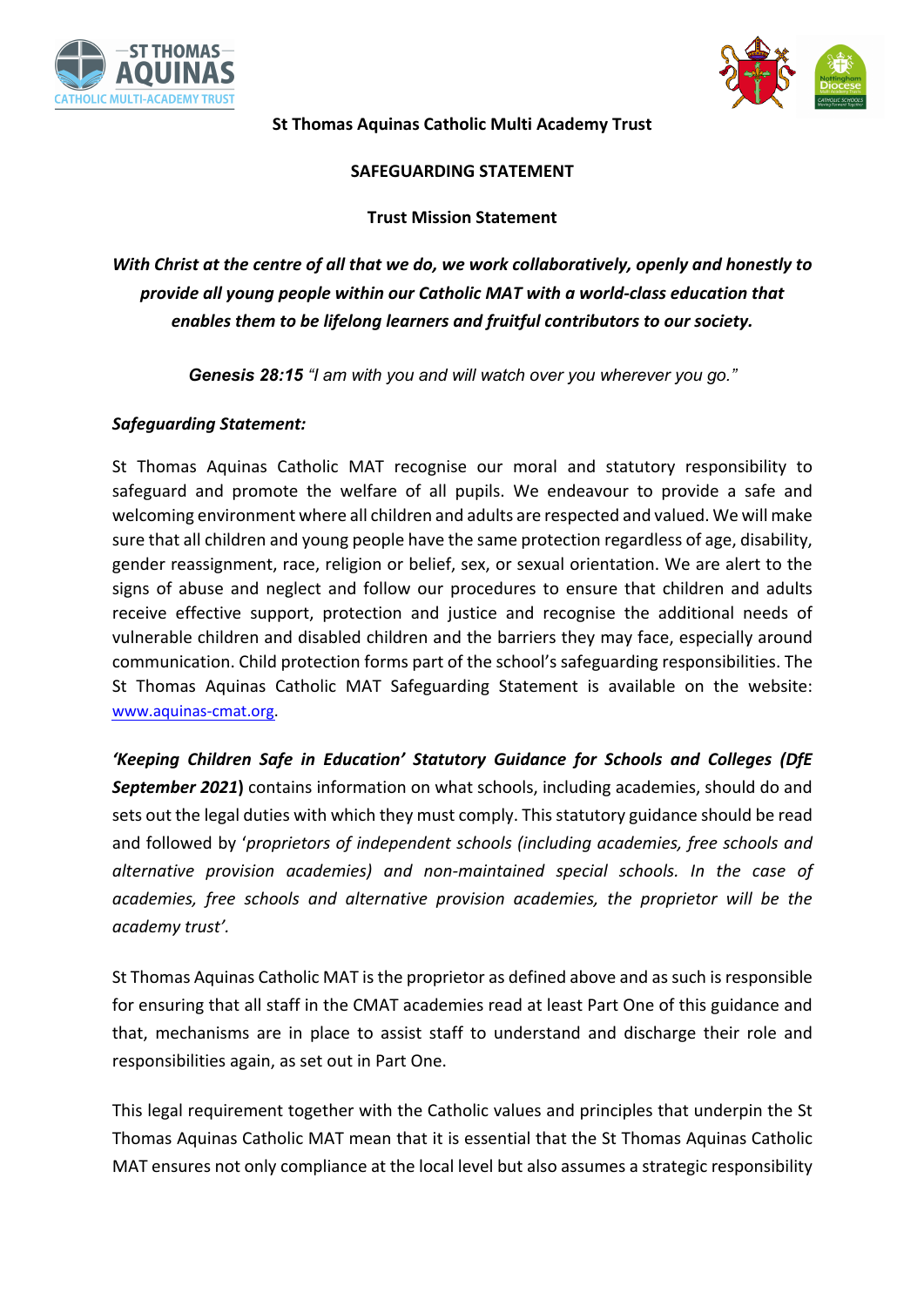



to ensure that safeguarding practices are robust and effective in safeguarding and protecting the welfare of all children and young people in its care.

Local Authorities have overarching statutory responsibility for safeguarding and promoting the welfare of all children and young people in their area. However, **safeguarding and promoting the welfare of children and young people is everyone's responsibility**. **Everyone who comes into contact with children and young people has a role to play in identifying concerns, sharing information and taking prompt action.** 

*'Keeping Children Safe in Education' Statutory Guidance for Schools and Colleges (DfE September 2021***)** defines *safeguarding and promoting the welfare of children* as:

- protecting children from maltreatment
- preventing impairment of children's health or development
- ensuring that children grow up in circumstances consistent with the provision of safe and effective care
- taking action to enable all children to have the best outcomes

*Children* includes everyone under the age of 18.

Safeguarding also encompasses issues such as health and safety, bullying, and a range of other issues, for example, arrangements for meeting the medical needs of children by providing first aid, academy security, drugs and substance misuse and positive behaviour. There may also be other safeguarding issues that are specific to the local area or population.

St Thomas Aquinas Catholic MAT is wholly committed to ensuring that all children and young people are cared for in a safe, nurturing and secure environment in our academies.

To fulfil this commitment, we have robust systems in place for:

- Policy and procedures
- Safe recruitment of staff and volunteers
- MAT responsibilities
- **Training**

St Thomas Aquinas Catholic MAT **ensures the following in relation to its academies:**

### **Policy and procedure**

St Thomas Aquinas Catholic MAT academy's Child Protection/Safeguarding policies are reviewed and agreed on an annual basis to ensure that key messages from legislation and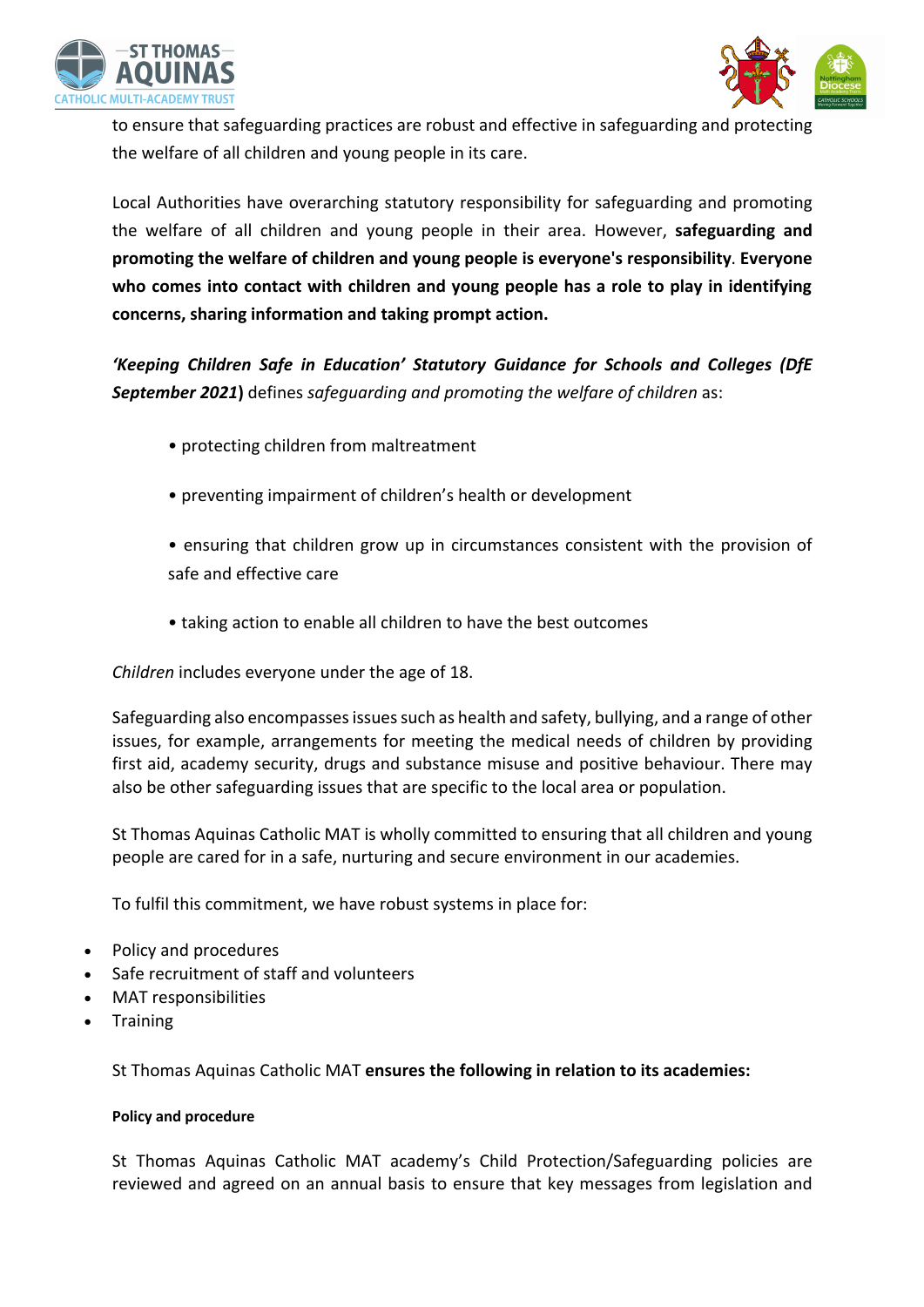



guidance are embedded within all of our academies. Policy and procedures are developed using Keeping Children Safe in Education September 2021 and Working Together to Safeguard Children July 2018 (updated December 2020) and other key Government guidance. St Thomas Aquinas Catholic MAT will follow clear policies for dealing with allegations against people who work with children. There are clear Whistleblowing policies in place.

Additional support and challenge is present to ensure other safeguarding policies and procedures are effective such as Online Safety, Anti Bullying, Codes of Conduct, Pupil Behaviour and Attendance.

St Thomas Aquinas Catholic MAT expects that each academy will follow the guidance and child protection procedures provided by their Local Safeguarding Children Partnership and Local Authority children's services departments.

### **Safe recruitment of staff and volunteers**

Safer recruitment is an important part of safeguarding children and is the first step to safeguarding and promoting the welfare of children in education.

St Thomas Aquinas Catholic MAT see it is vital that there is a culture of safe recruitment and has adopted recruitment procedures that will deter, reject and identify people who might be unsuitable to work with children and young people.

All elements of our Safer Recruitment Policy ensure that the recruitment and selection processes outlined:

- meet the requirements of Keeping Children Safe in Education September 2021 are robust
- have relevant vetting and checking procedures
- include a robust induction
- provide an ongoing training infrastructure

The policy outlines the steps that St Thomas Aquinas Catholic MAT will take to ensure those employed in our academies are safe to work with children and young people and its main purpose is:

- to prevent unsuitable people working within our school / academy
- to attract the best possible candidates to work in our school / academy
- to create and maintain a safe workforce

St Thomas Aquinas Catholic MAT provide clear guidance, expectations, challenge and support

to all academies to maintain a single central record to provide reassurance that all staff and volunteers are recruited safely.

### **St Thomas Aquinas Catholic MAT responsibilities**

St Thomas Aquinas Catholic MAT is committed to the following core safeguarding principles;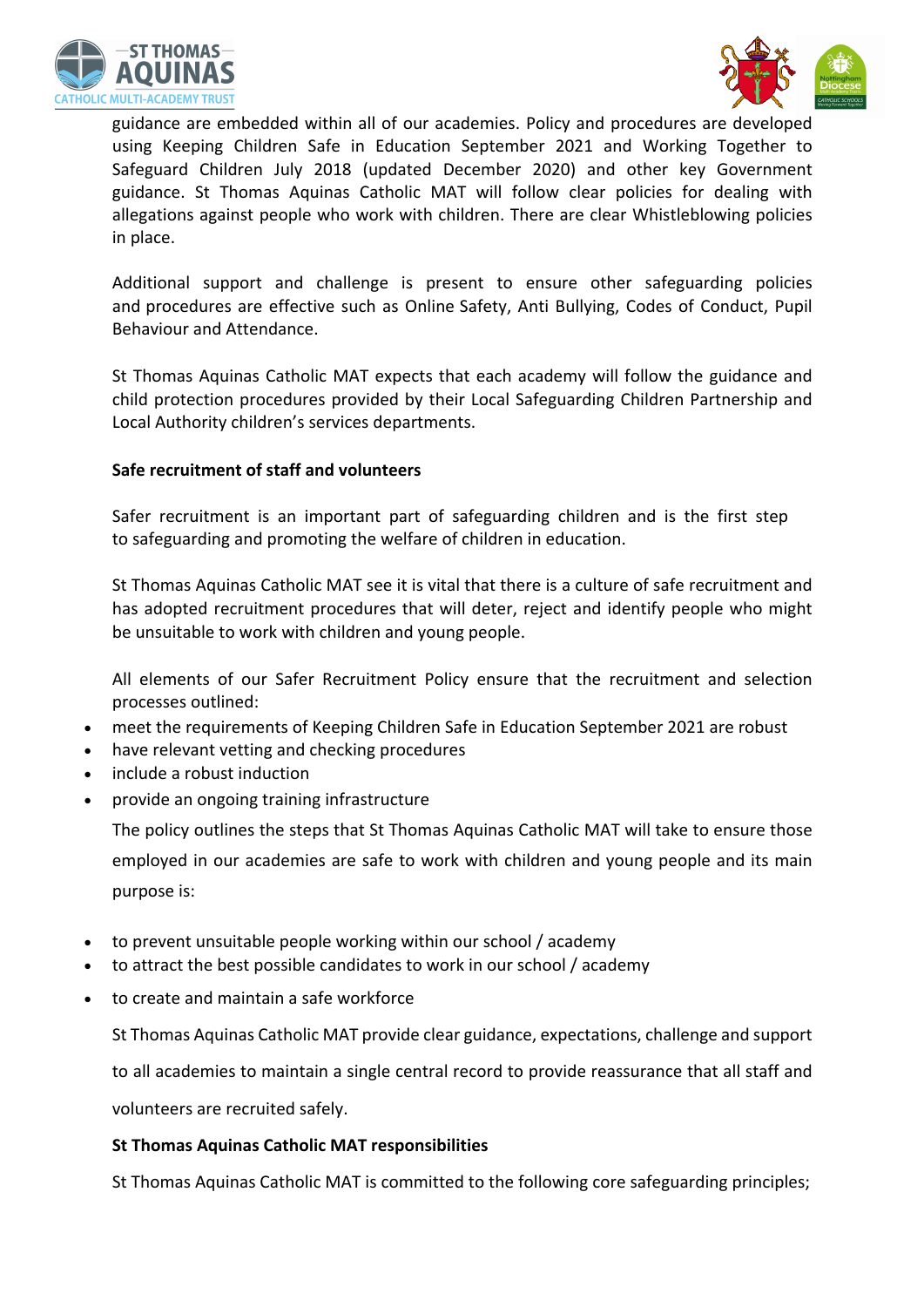



- A designated safeguarding lead and a designated governor for safeguarding is present in each academy.
- The Trust's responsibility to safeguard and promote the welfare of children is of paramount importance.
- All children, regardless of age, gender, ability, culture, race, language, religion or sexual identity, have equal rights to protection.
- Children who are safe and feel safe are better equipped to learn.
- Develop a culture of listening to children and take account of their wishes and feelings.
- The Trust is committed to safeguarding and promoting the welfare of children and young people and expects all staff, volunteers, governors and directors to share this commitment.
- All staff, volunteers, governors and directors have an equal responsibility to act on any suspicion or disclosure that may suggest a child is at risk of harm at home, in the community or in an academy.
- Arrangements for working together with other agencies and for sharing information with other professionals.
- If, at any point, there is a risk of immediate serious harm to a child a referral will be made to Children's Social Care immediately.
- All staff members will maintain an attitude of 'It could happen here' where safeguarding is concerned. When concerned about the welfare of a child, staff members are to always act in the interests of the child.
- Students and staff involved in child protection issues will receive appropriate support.
- Policies will be reviewed at least annually unless an incident or new legislation or guidance suggests the need for an interim review.
- Put in place appropriate safeguarding responses to children who go missing from education.
- Fulfil all of their statutory responsibilities in respect of safeguarding and promoting the welfare of children.

# **Training**

St Thomas Aquinas Catholic MAT ensure that academies comply with training requirements

as defined in Keeping Children Safe in Education September 2021;

- all school staff must undergo safeguarding and child protection training at induction. This training should be updated "regularly". It should also be in line with advice from the local Safeguarding Children Partnership.
- Safeguarding training during induction should give staff an awareness of the school's safeguarding systems. Induction training should also cover:
	- The child protection policy
	- The staff behaviour policy/code of conduct (training should cover the school's whistle-blowing procedures)
	- The role of the designated safeguarding lead (DSL)
- The DSL and any deputy DSLs should undergo training that provides them with the knowledge and skills needed to perform the role. This training should be updated every two years.
- The DSL should undertake training on the government's anti-radicalisation strategy, Prevent. All staff, volunteers and governors receive Prevent training.